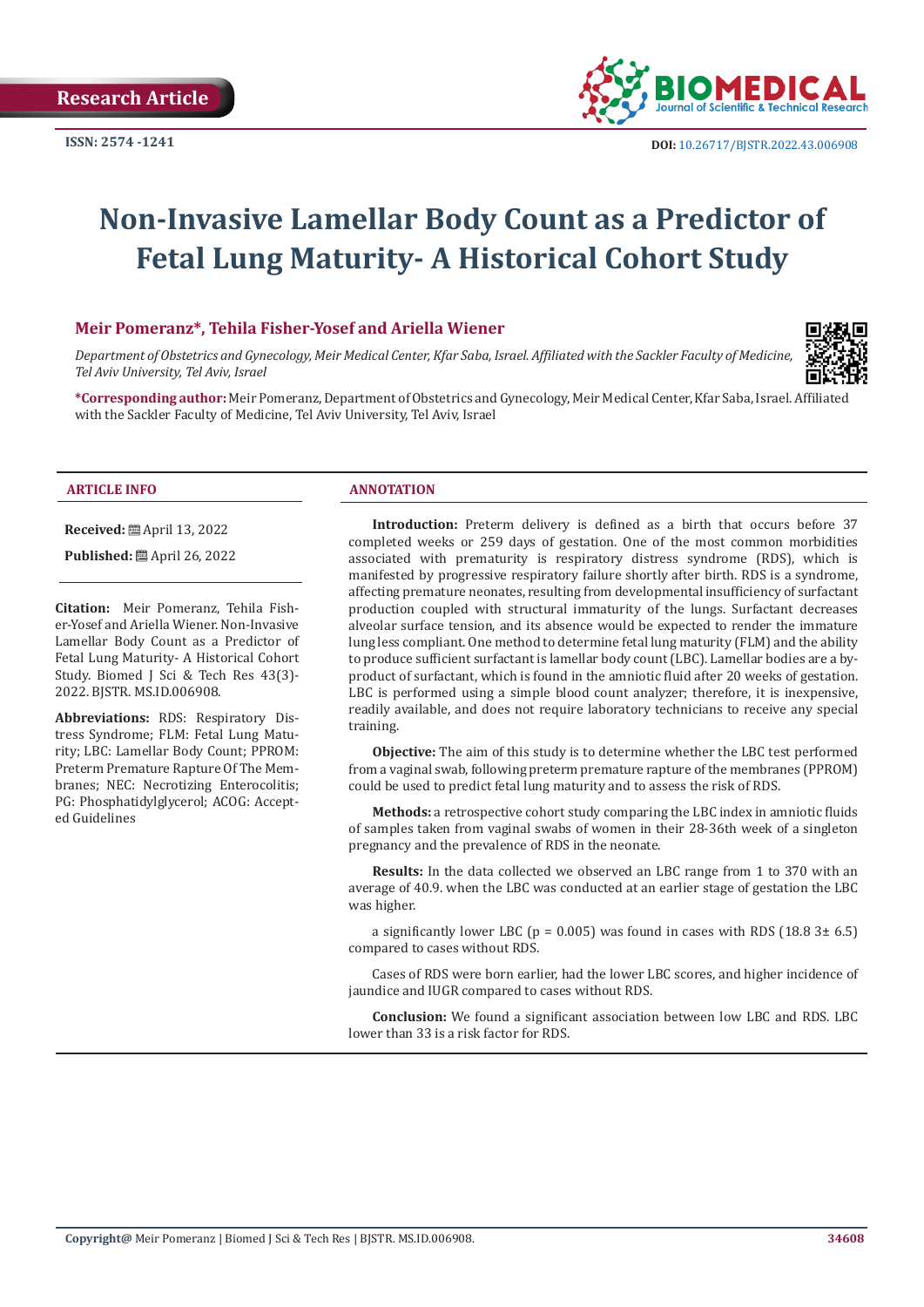# **Introduction**

Preterm delivery is defined as a birth that occurs before 37 completed weeks or 259 days of gestation. It is associated with about a third of infant mortality in the Western world. As the gestational age drops, the infant is more susceptible to premature morbidity, hypothermia, respiratory distress syndrome (RDS), cerebral hemorrhage and necrotizing enterocolitis (NEC) among other problems. The prominent and leading cause for premature mortality is RDS. RDS is characterized by respiratory failure requiring artificial respiration, in conjunction with characteristic signs on a chest radiograph [1]. It is known that the reason for this condition is the immaturity of pneumocytes and lack of surfactant, which decreases the surface tension of pulmonary alveoli (normal surface tension of the alveoli would allow for better pulmonary compliance). In other words, for the fetus to be able to breathe independently and efficiently, the pulmonary alveoli cells must be mature enough to create surfactant [2]. The necessity of evaluating the degree of lung maturity of the fetus before birth is debated. Some argue against evaluating prenatal lung maturity because it is not the only important system, and because physicians should strive to prolong the pregnancy as close as possible to the estimated delivery date regardless of this evaluation. Proponents of prenatal evaluation of FLM argue that an immature respiratory system is associated with significant morbidity and mortality. Assessing maturity is increasingly more important in cases of preterm premature rupture of the membranes (PPROM) where the decision is between delivering a very preterm infant or extending the pregnancy and risking infection.

There are several common methods for assessing fetal lung maturity. Lecithin sphingomyelin ratio (L/S ratio), is the oldest method. It is an invasive test (requiring amniocentesis) which requires skill and has limited predictive value in situations such as diabetes. Furthermore, the test is performed using expensive and not readily available machinery - Thin layer chromatography - which requires detailed planning and employee training. Results of this test are not available for about 24 hours and inappropriate storage or preparation of the test drastically affects the results. The advantage of this method is that it is probably not influenced by the presence of meconium-stained or bloody amniotic fluid. Another available test is the detection of phosphatidylglycerol (PG), which is also a byproduct of mature lungs and surfactant production. However, PG is present in the amniotic fluid only from week 35. Therefore, this test has very limited utility. Although the presence of PG almost completely excludes the possibility of RDS, its absence is not informative. In addition, like L/S ratio measurement, the PG test results may also vary when taken using a vaginal swab due to bacterial contamination and therefore PG testing requires amniocentesis [3]. This study focused on the Lamellar Body

Count (LBC) method which counts lamellar bodies, a by-product of surfactant in the lungs, with a hematologic analyzers used for a standard blood count. Lamellar bodies are the same size and diameter as thrombocytes and therefore, can be counted with equipment found in any hematology laboratory. Thus, this method is affordable and widely accessible, requires no special training, and the results are available within a few minutes. A disadvantage of this method is that samples stained with blood may affect the results.

Lamellar bodies are secretory organelles produced by Type 2 fetal pneumocytes. These organelles contain phospholipids which are major components of surfactant – an essential substance decreasing surface tension on lung alveoli necessary for respiration. In secretion of these organelles surfactant is secreted by exocytosis into the alveolar space, creating a layer of surfactant on the alveoli surfaces. Lamellar bodies appear in the cellular cytoplasm around week 20 of pregnancy, and in amniotic fluid in the following week. A lack of surfactant is known today to be the cause of RDS in neonates. Since surfactant is an essential substance for neonatal respiration, correlation is expected between levels of lamellar bodies in amniotic fluid, the amount of surfactant produced, and fetal lung maturity. Several studies have established the link between the number of lamellar bodies in amniotic fluid and lung maturity of the newborn. Verder et al. examined the lamellar body counts in aspirate from infants born at 30 weeks gestation and found that a cut-off of 8,000 U/µl determined fetal lung maturity with a sensitivity of 75% and specificity of 72% [4]. The study was conducted on 200 infants, at different centers and laboratories, and showed a strong relationship between the number of lamellar bodies and lung maturity. These test results may help the team prepare for the treatment of the newborn and determine whether to administer surfactant (which is not administered to 50% of infants born before week 30 (3)) and prompt treatment with surfactant has been shown to improve the prognosis of the neonate [5].

Walker et al. examined 249 samples of lamellar bodies from women between 37-41 weeks gestation who were delivered by elective cesarean section. Theses samples were taken during surgery. The study found that each additional week of pregnancy increased the LBC, with the highest increase in production during weeks 37-38. This study only examined births that were at term, therefore the variance was not high enough to establish a threshold degree of lung maturity, certainly at the earlier stages of pregnancy, who are characterized by RDS [6]. Joutsi-Korhonen et al. tested the degree of correlation between the L/S ratio and examination of lamellar bodies from amniocentesis using XE-2100 hematological analyzers (Sysmex, Chuo-ku, Japan) and found a good correlation. This work set a threshold value of 35,000 U/µl to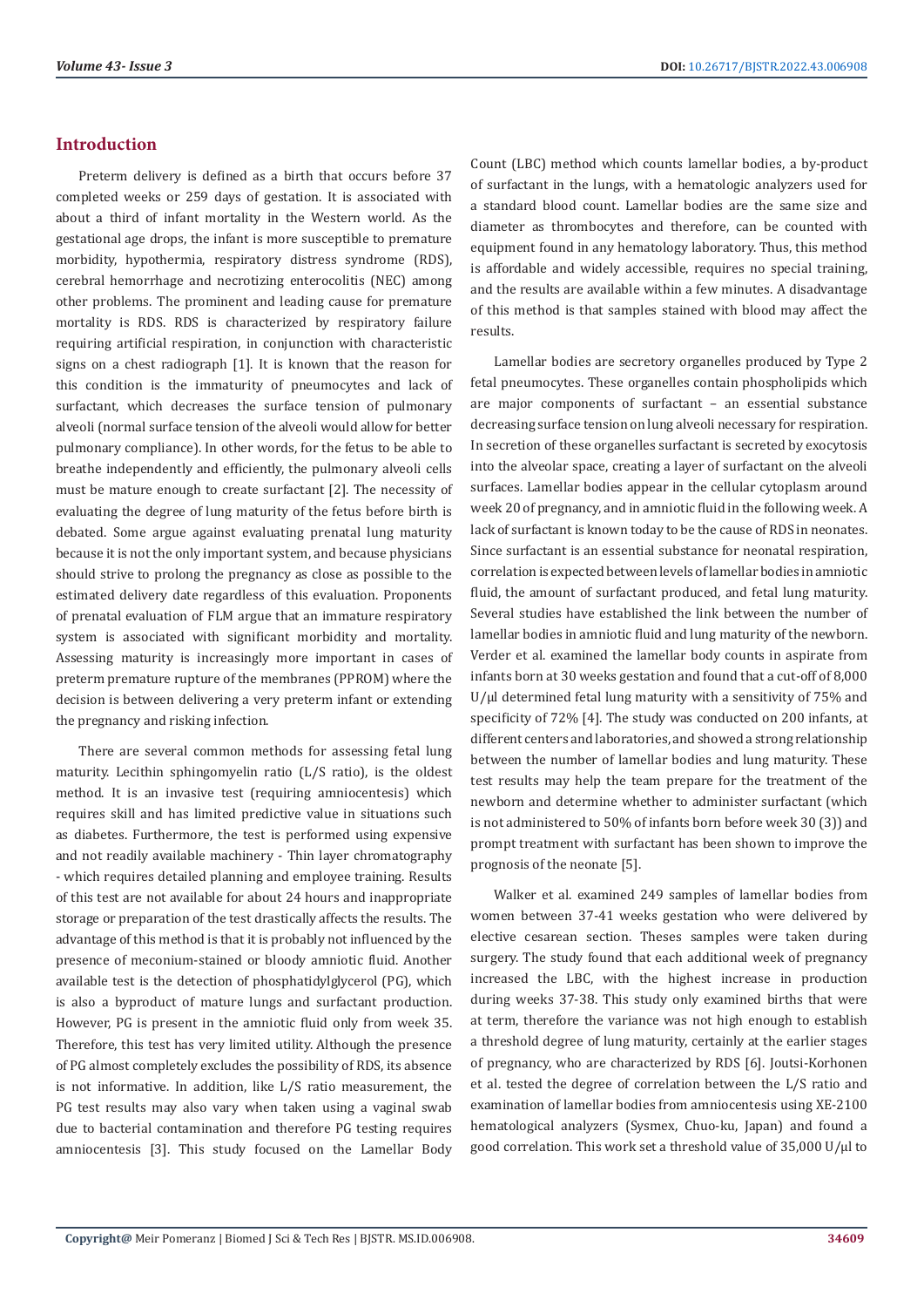determine lung maturity, and 6,000 U/µl to determine immaturity with a large intermediate area of 7000-35000 U/µl. Therefore, it was recommended to use the test as primary screening, and use the thin layer chromatography method for the intermediate values. [7] However, this study considered only samples in cases of IUGR and macrosomia in the setting of possible gestational diabetes, and 6 samples from twin pregnancies. This may have influenced the variance in lamellar body counts and made the identification of a clear threshold for review more difficult. In addition, the study noted that diabetic women had significantly more lamellar bodies than non-diabetic women did, even though one of the known complications of neonates of diabetic mothers is RDS.

This is consistent with other studies on diabetic women [8]. This matter raises the question of whether the RDS mechanism in these infants is not producing enough surfactant, or whether is it somehow deficient qualitatively. it is possible that a higher threshold might be required for these women, but this is beyond the scope of this study. In addition, in the study, 69% of the women were examined at 37-40 weeks of gestation. It is possible that the difference in the number of lamellar bodies during this period is negligible in accordance with the advanced fetal lung maturity. Besnard et AL published a meta analysis comparing the LBC test and the L/S ratio in predicting fetal lung maturity. The study included 13 studies conducted between 1999-2009 in which lung maturity was examined using both methods and produced ROC curves for each. The results showed that testing the lamellar bodies was as least as effective as the L/S ratio and can be used as a test for the majority and not only for initial screening. However, in some of the studies included, it was not specified whether some women had diabetes, whether it was a multiple pregnancy and other factors that could have affected the count and the outcome. Although the aim of this study was to compare standard testing methods and differs from the purpose of the present study, it adds to evidence that the lamellar body test is safe and worthwhile [9].

One study investigated determining lung maturity prematurely and gathering amniotic fluid from the surface of the vagina following PPROM. Salim et al collected vaginal samples of amniotic fluid for testing LBC from 75 women presenting with PPROM who were 27 to 36 weeks pregnant. This study determined that over 28,000 U/µl indicates fetal lung maturity with a specificity of 100% and sensitivity of 75% and that below 8,000 U/ $\mu$ l fetal lungs are not mature, with a sensitivity of 98%. This study includes a large intermediate area, and we believe that there were insufficient samples to reach a more precise threshold [10]. We found only one study that claimed testing LBC using an amniotic fluid sample from the vaginal surface was not effective. This retrospective study from the Netherlands, compared the assessment of lung maturity by amniocentesis and tested the L/S ratio and the lung maturity

by checking LBC vaginal swabs after PPROM. The L/S ratio group included 260 maternity patients and the LBC group included 76 women in labor. The study found the LBC testing was inferior to the usual examination and is unsuccessful in predicting RDS. In this study, the ROC curve of the LBC from vaginal samples for predicting RDS appears almost random. However, the study had several weaknesses: first, testing the LBC occurred in different centers by various devices, while it has been clearly shown in previous studies that this leads to varying results and a more stringent threshold is needed for some of these devices [11]. in this study a value of  $20,000$  U/ $\mu$ l LB was chosen as the threshold for predicting fetal lung maturity, but it was not specified how this value was chosen, and it may be too low.

The issue of the management of birth in the case of PPROM is debated in the literature. Preterm rupture of membranes and conservative management may lead to infection, whereas early, active delivery endangers the neonate with complications related to prematurity. The PPROMT study addressed precisely this dilemma. The study showed that induction of labor in women with PPROM between 34-36 weeks without obstetrical indications, suffered various complications of prematurity, including RDS. It is possible that for these cases, the vaginal surface LBC test will help determine when to schedule the delivery date when the risk of RDS is minimal, before the development of an intrauterine infection endangers the mother and the fetus. Currently, the LBC test is the most promising emerging test for determining fetal lung maturity. It is inexpensive, accessible, sensitive, and several studies have shown that it can predict lung maturity based on samples from vaginal swabs taken following premature rupture of membranes. The aim of this study is to examine if LBC taken from vaginal swab after PPROM, can predict fetal lung maturity (FLM) and the risk of RDS.

# **Methods**

This retrospective cohort study included 307 pregnant women in the second and third trimesters of gestation. vaginal samples of amniotic fluid after PPROM were taken from these women and the LBC was examined, in addition to the 307 babies born to these women. Inclusion criteria for the study population were pregnant women at 28-41 weeks of gestation with PPROM with a singleton pregnancy and no need for immediate delivery, such as chorioamnionitis or fetal distress. Exclusion criteria for the study population were multiple pregnancies, fetuses without a pulse, longer than 14 days between the collection of the sample and delivery, bloody samples (the machine counts platelets as lamellar bodies), and women who arrived at the emergency room with ruptured membranes and immediate indication for delivery- such as chorioamnionitis or fetal distress. Data collected from electronic medical records included maternal demographics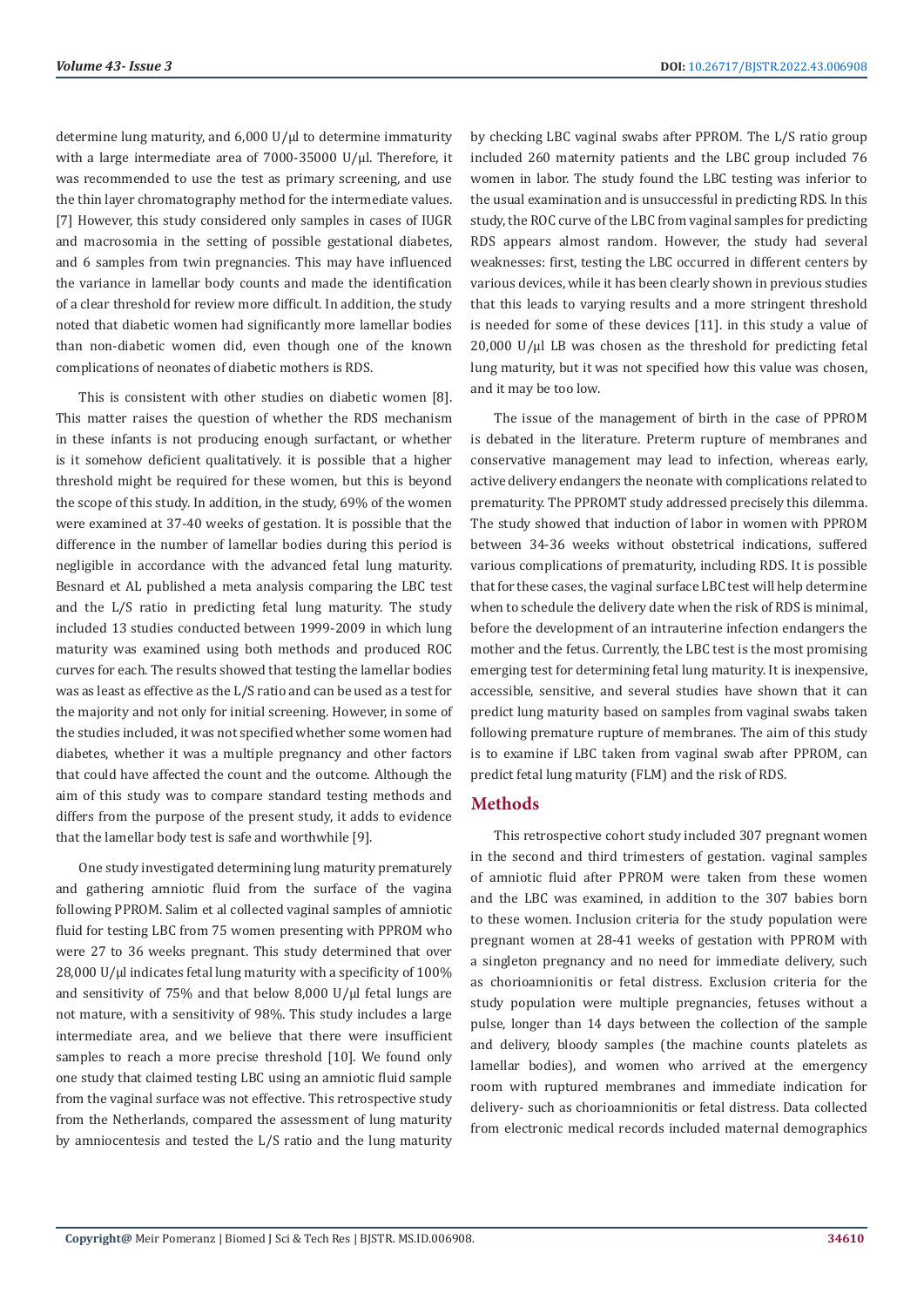(maternal age, gestational diabetes, pre-eclampsia) pregnancy follow-up (fetal sex, intrauterine growth restriction (IUGR), gestational age at delivery, and pregnancy complications at birth i.e pre-eclampsia, gestational diabetes etc.). Delivery data - type (spontaneous vaginal birth, birth by instruments or cesarean), maternal fever during delivery, indication of complications during labor and delivery (nonreassuring monitoring, meconium). Data obtained on newborns included outcomes of RDS according to the accepted clinical definition: respiratory failure of a premature neonate (including the need for mechanical ventilation, surfactant and admission to the neonatal intensive care unit) near delivery, combined with a typical chest x-ray [12] as noted in the medical records. Neonatal data included sex, birth weight, Apgar scores, umbilical artery blood gas values and jaundice.

#### **The Research Variables**

The samples were collected using a vaginal swab following rupture of membranes in the delivery room and in the high-risk pregnancy department at Meir Medical Center. The samples were taken and the count was carried out on blood counts analytic device type ADVIA 2120i within a few hours. The information was saved in the BIRTH CARE system and the OFEK system The women's Data was taken from the BIRTH CARE system (medical acceptance letters, birth report, financial analysis emperors, letters of release) and the data of the neonates were taken from METAVISION and OFEK. The data was collected in tables comparing the index of the lamellar bodies and the presence of RDS in the newborn.

#### **Statistical Methods**

To test the hypothesis, comparison was made between the index of the lamellar bodies found in the samples obtained from the women and the outcome of the neonates. In order To examine the differences between the Variables, a t-test for two independent variables was used. To examine differences in distribution between groups, chi-square tests were performed. Finally, to examine the contribution of the independent variable (lamellar bodies) on the dependent variable (neonatal respiratory complications), logistic regression was conducted taking into consideration potential confounders. During Regression analysis stratification by week of pregnancy was made.

#### **Sample Size**

In calculating the sample size, we assumed that the incidence of RDS in the neonates (mostly premature babies) in our study will be approximately 20%, consistent with data previously reported in medical literature [13]. According to this assumption, the sample size was based on a proportion confidence interval using the formula:

$$
n=\frac{z^2p(1-p)}{e^2}
$$

z for the confidence interval being 1.96, e (acceptable deviation) being 0.05, and the proportion P being 0.2. The sample size obtained was 246 with a anticipation of 50 cases of RDS. Since our ratio was stringent, we expected a higher rate of newborns suffering from RDS. In this scenario, it will be possible to characterize risk factors and prediction variables for those neonates, mainly the LBC.

### **Results**

The study included 307 samples taken from vaginal swabs of women following rupture of membranes. Seventy-eight cases did not meet the study inclusion criteria: 38 cases delivered babies more than two weeks after the sample was taken, 35 cases were multiple pregnancies, two cases were stillbirths and the sample was contaminated in three cases. A total of 229 cases met the inclusion criteria and were included in the study. To examine differences between neonates with and without RDS, chi-square tests, t-tests for independent samples, and Kruskal-Wallace tests for independent samples were used. Maternal clinical and demographic data of the study are presented in Table 1. The age range of the mothers ranged from 17 to 55 years, with an average of 30.9 (SD 5.8) years. Gestational diabetes was present in 11.4% of the mothers and 9.7% had preeclampsia. Neonatal data is presented in Table 2. There were 40.2% females and 59.8% males. Gestational age at birth ranged from 31 to 41 weeks, with an average of 34.3 (SD 1.9) weeks. The distribution of the infants' weights at birth was as follows- 38.6% weighed 2 to 2.5 kg, 23.3% weighed 2.5 to 4 kg, 15.7% had a weight of 1.75 to 2 kg, 12.9% had a weight of 1.5 -1.75 kg, 5.2% had a weight of 1.25 to 1.5 kg, 3.3% weighed 4 kg and above, while 1% weighed 1 to 1.25 kg. In the LBC a range from 1 to 370 was observed with an average of 40.9 (SD 44.2). in terms of IUGR, 52.7% of fetuses shown growth retardation while 47.3% did not. Most (51.1%) were born by Caesarean section, while the rest (48.9%) were vaginally delivered. In addition, 4.9% were conceived through IVF. 4.8% of the mothers had fever. 55.9% of infants had jaundice and 5.2% of infants suffered from RDS. As shown in Table 1, no significant differences in maternal data were observed in both groups (with and without RDS) in the average age, the rate of maternal fever, preeclampsia, diabetes and *in vitro* fertilization.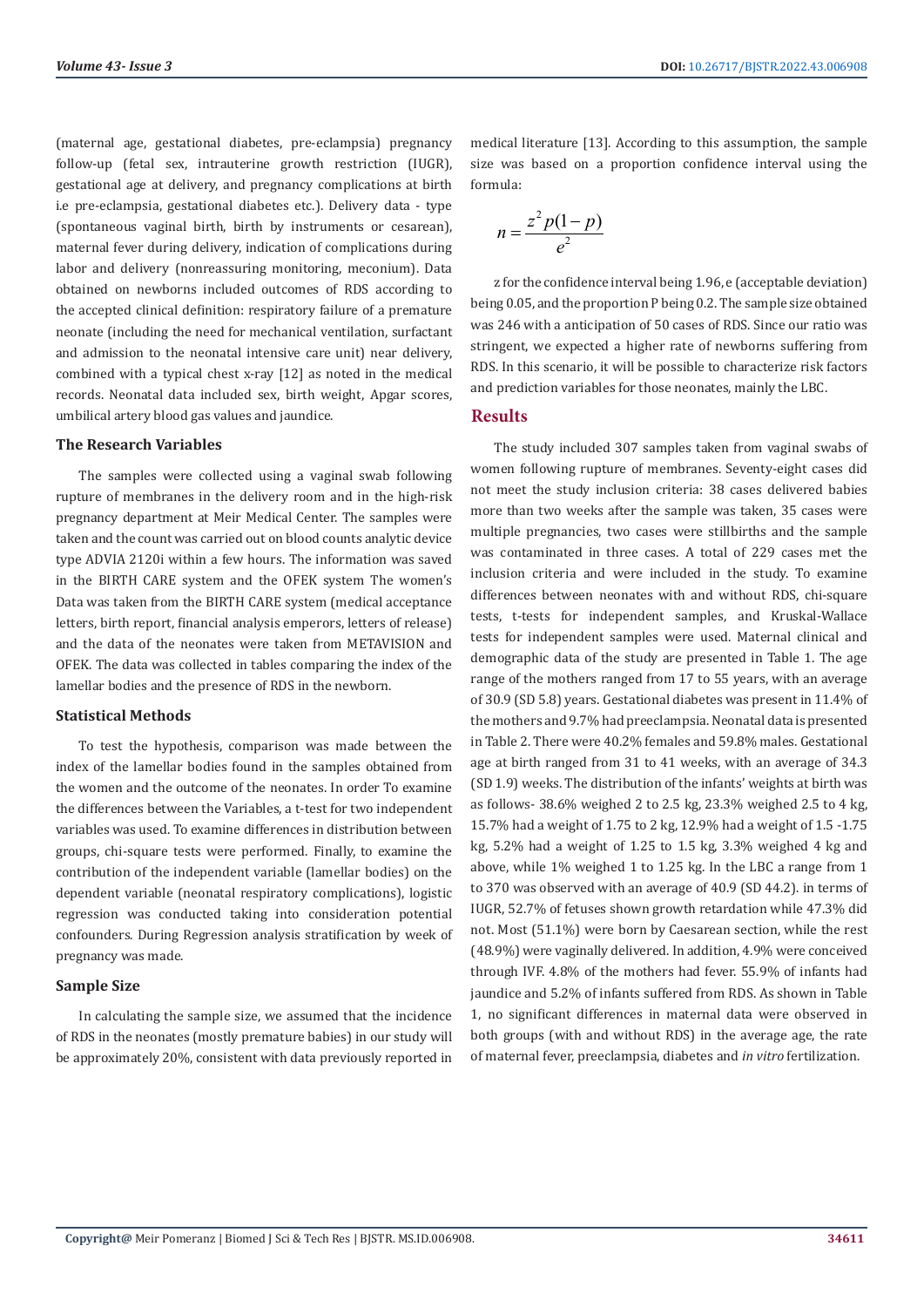| Variable        |     | with RDS       |              | without RDS    |            |              |
|-----------------|-----|----------------|--------------|----------------|------------|--------------|
|                 |     | Prevalence (%) | M(SD)        | Prevalence (%) | M(SD)      | significance |
| <b>Diabetes</b> | no  | 12(100)        |              | 191 (88)       |            | 0.23         |
|                 | yes | 0(0)           |              | 26(12)         |            |              |
| Preeclampsia    | no  | 10(90.9)       |              | 194 (90.2)     |            | 0.941        |
|                 | yes | 1(9.1)         |              | 21(9.8)        |            |              |
| <b>IVF</b>      | no  | 10(100)        |              | 205 (94.9)     |            | 0.464        |
|                 | yes | 0(0)           |              | 11(5.1)        |            |              |
| <b>IUGR</b>     | no. | 0(0)           |              | 107(49.5)      |            | 0.002        |
|                 | yes | 10(100)        |              | 109(50.5)      |            |              |
| Maternal fever  | no  | 11(91.7)       |              | 207 (95.4)     |            | 0.557        |
|                 | yes | 1(8.3)         |              | 10(4.6)        |            |              |
| Maternal age    |     |                | 30.25 (4.73) |                | 30.96(5.9) | 0.681        |

**Table 1:** Clinical and demographic background of the cohort.

**Table 2:** Varaiation in averages of the quantative variables in cases with and without RDS.

|                             | $RDS +$          | RDS -            | p Value |
|-----------------------------|------------------|------------------|---------|
| Maternal age                | $30.25 \pm 4.73$ | $30.96 \pm 5.9$  | 0.681   |
| Gestational age at delivery | $33.00 \pm 0.35$ | $34.35 \pm 0.15$ | 0.014   |
| LBC                         | $18.83 \pm 6.5$  | $40.87 \pm 3.59$ | 0.005   |

It was found that neonates with IUGR had statistically significant less incidence of RDS (10%) than neonates that were not IUGR (50.5%) ( $X2 = 9.408$ ,  $p = .002$ ). As shown in Table 2, a significantly lower LBC ( $p = 0.005$ ) was found in cases with RDS (18.8 3± 6.5) compared to cases without RDS  $(40.87 \pm 3.59)$ . In addition, cases with RDS were delivered earlier (33.00 ± 0.35 weeks) compared to cases without RDS (34.35  $\pm$  0.15) (p = 0.014). in Table 3 it is shown that there were no significant differences between the newborns with or without RDS in gender or weight. however significantly more newborns with RDS had jaundice (91.7%) when compared with newborns without RDS (53.9%). Analysis of the relationship between gestational age and LBC (Figure 1) had a strong positive correlation ( $r = 0.308$ ,  $p = 0.000$ ). meaning when the LBC was conducted at an earlier stage of gestation the LBC was higher

as demonstrated in Figure 2. To test whether research metrics (including gestational age at LBC) significantly predicted RDS, logistic regression was conducted (Figure 2) with all the indicators in the study confounders. As mentioned above, since there were no cases of RDS among cases with diabetes, IVF, and IUGR, it was not possible to include these measures in the analysis. The regression results are shown in Table 4. The model correctly classified RDS 93.6% of the time, but did not significantly explain differences in RDS ( $X2 = 15.251$ ,  $p = 0.084$ ). Thus, none of the confounding factors significantly predicted chance of RDS. In order to examine the relationship between RDS and LBC, the confidence intervals of LBC were tested for infants with RDS and without RDS. Table 5 shows the mean, standard deviation, and confidence intervals that were found.

|             |                | $RDS +$ | RDS-      | p value |
|-------------|----------------|---------|-----------|---------|
|             |                | N(%)    | N(%)      |         |
| Weight (gr) |                |         |           | 0.325   |
|             | 1000-1250      | 0(0)    | 2(1)      |         |
|             | 1250-1500      | 1(9.1)  | 10(5)     |         |
|             | 1500-1750      | 2(18.2) | 25(12.6)  |         |
|             | 1750-2000      | 4(36.4) | 29 (14.6) |         |
|             | 2000-2500      | 4(36.4) | 77 (38.7) |         |
|             | 2500-4000      | 0(0)    | 49 (24.6) |         |
|             | 4000 and above | 0(0)    | 7(3.5)    |         |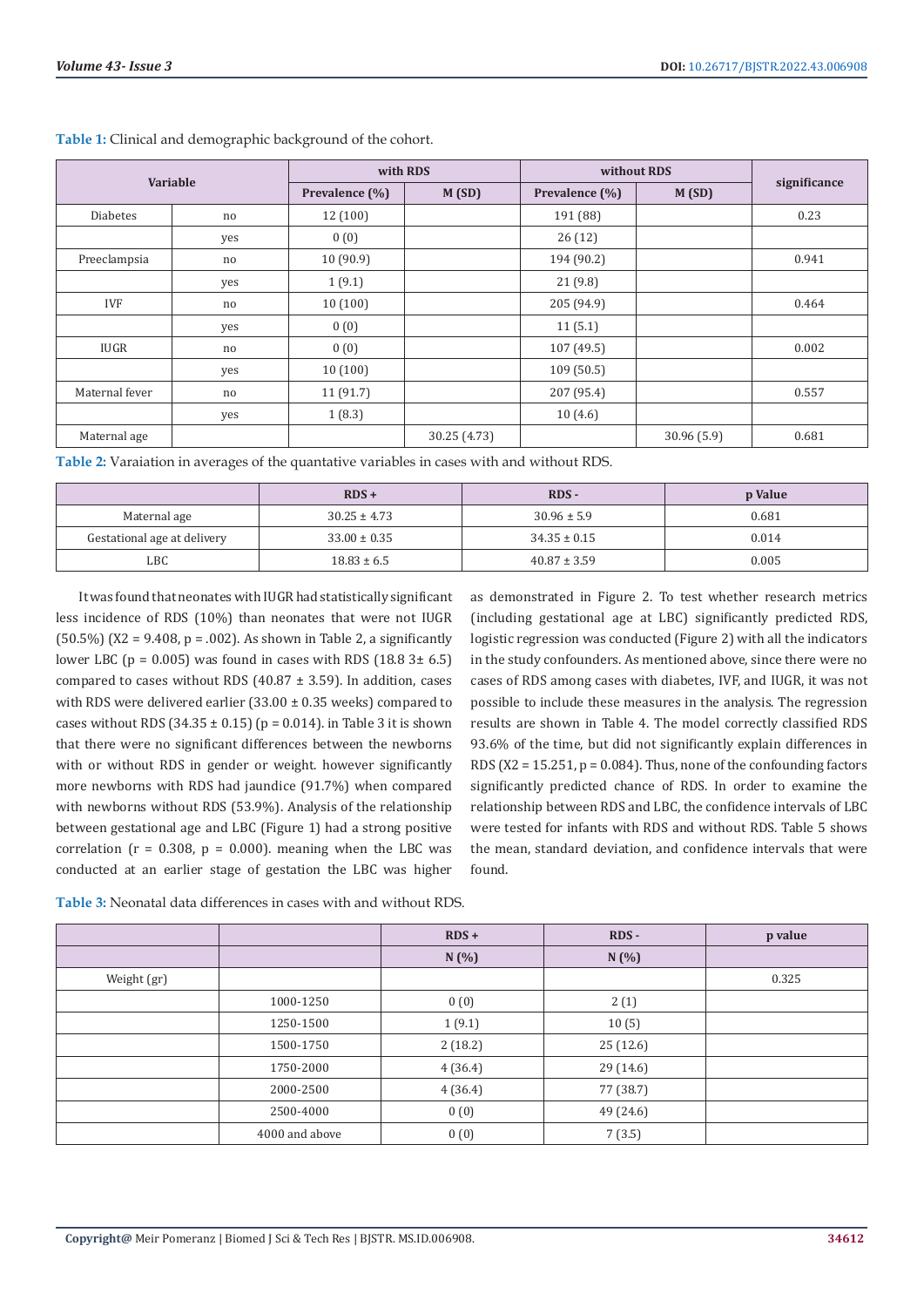| Jaundice |        |          |            | 0.01  |
|----------|--------|----------|------------|-------|
|          | no.    | 1(8.3)   | 100(46.1)  |       |
|          | yes    | 11(91.7) | 117 (53.9) |       |
| Gender   |        |          |            | 0.271 |
|          | male   | 9(75)    | 128 (59)   |       |
|          | female | 3(25)    | 89 (41)    |       |

**Table 4:** Logistic regression predicting RDS according to research variables.

| <b>Variable</b>                              | Odds ratio |
|----------------------------------------------|------------|
| <b>LBC</b>                                   | 0.97       |
| Maternal age (yrs)                           | 1.03       |
| Gestational age at birth                     | 0.96       |
| Pre-eclampsia (0- no, 1- yes)                | 1.2        |
| Cesarean section (0-no 1-yes)                | 0.43       |
| Maternal fever (0- no, 1-yes)                | 1.15       |
| Neonatal gender $(0-M,1-F)$                  | 12.24      |
| birth weight (0- below 2 kg, 1-2 kg or more) | 12.5       |
| Gestational age at LBC                       | 0.66       |

Note: \*P<0.05, \*\*P<0.01.

**Table 5:** Confidence intervals of LBC for neonates with/without RDS.

| <b>RDS</b>     |     | average | standard<br>deviation | lower 95% CI | upper 95% CI | lower 90% CI | upper 90% CI |
|----------------|-----|---------|-----------------------|--------------|--------------|--------------|--------------|
| N <sub>o</sub> | 217 | 40.87   | 3.59                  | 36.06        | 48.08        | 37.03        | 47.11        |
| Yes            | 12  | 18.83   | 6.5                   | 4.54         | 33.13        | 7.17         | 30.5         |

Note: CI, confidence interval.



**Figure 1:** Birth weight percentages according to RDS.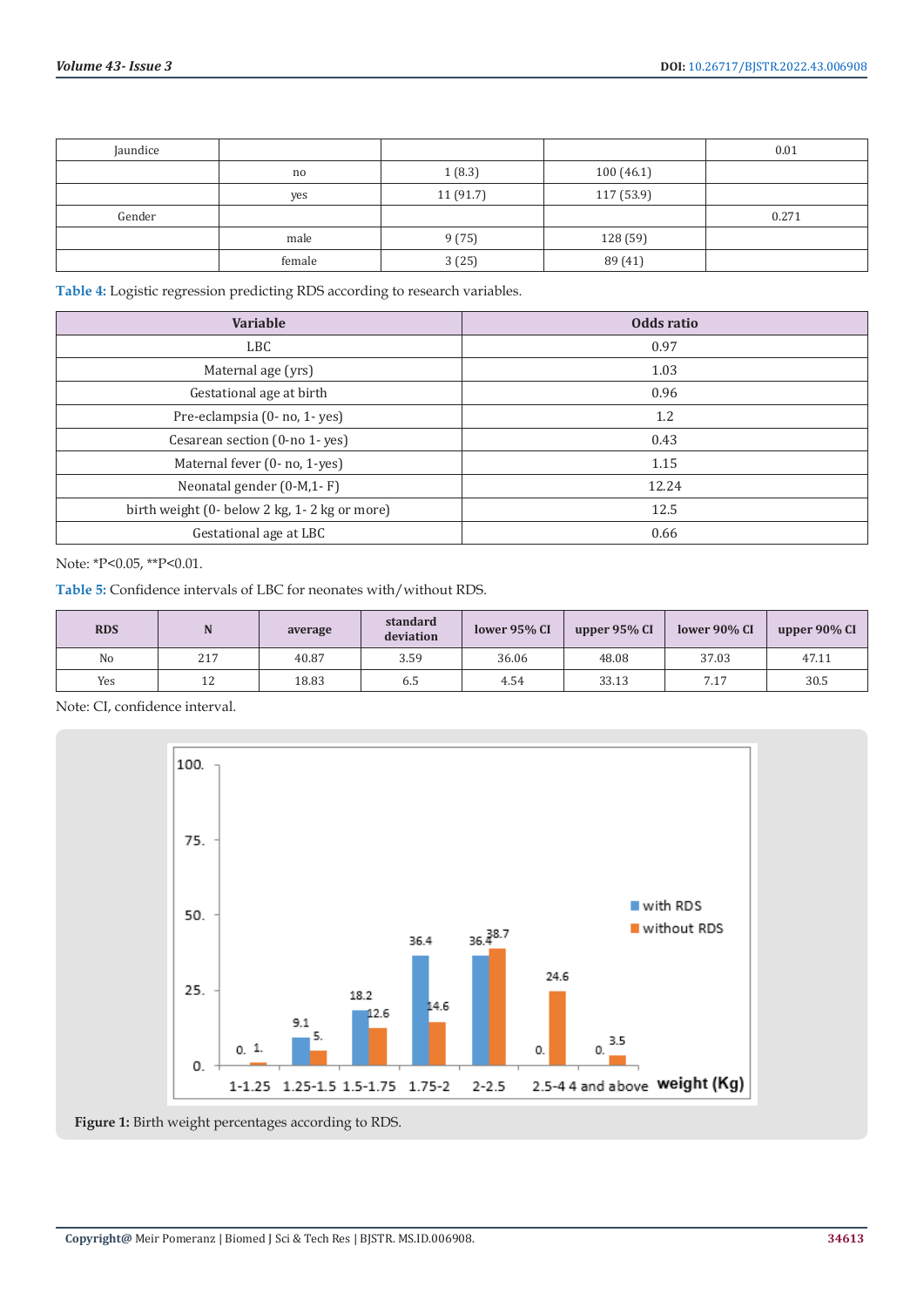

**Figure 2:** Lamellar body count (LBC) as a function of gestational age.

#### **Main Findings**

We found a direct correlation between the occurrence of RDS and LBC, gestational age at birth, IUGR, and jaundice. That is, cases of RDS were born earlier, had the lower LBC scores, and higher incidence of jaundice and IUGR compared to cases without RDS. It can be said that with a 95% confidence interval, the result of LBC higher than 36.06 indicates pulmonary maturity, while LBC ≤33 indicates a risk of RDS.

# **Discussion**

#### **Primary outcomes**

The aim of this study was to determine if LBC from amniotic fluid collected from the vaginal surface after PROM can predict neonatal lung maturity and chances of RDS. The issue of determining fetal lung maturity by LBC has been reported in the literature, however very few reports examined swabs collected from the vaginal surface after PROM. Moreover, in literature and accepted guidelines (ACOG) there are acceptable thresholds for pulmonary maturity (50,000 units) and thresholds for pulmonary immaturity (15000 units) with a large interval remaining that does not aid in medical team decision making. LBC levels obtained in the early weeks of pregnancy and from infants with RDS are significantly lower than those obtained in later weeks of pregnancy and healthy infants. In this study, performed on 307 samples taken from vaginal surfaces at Meir Hospital, a clear correlation was found between the LBC result and the risk of RDS. Levels of LBC from newborns with RDS are significantly lower ( $p = 0.14$ ) than the count in healthy neonates. the average result of the LBC among infants with RDS was of 18.83±

6.5, while the average result of the LBC among the group of healthy newborns was 40.87± 3.59. These results correspond to previous studies conducted from samples taken from amniotic fluid during amniocentesis [14] and in fact show that the sample obtained via a vaginal surface swab is not inferior to a sample taken during amniocentesis assuming the sample is not bloody.

In addition, there are significant differences ( $p = 0.005$ ) between the groups regarding gestational age. as expected, at earlier gestational ages, fetal lung maturity is lower and there are more cases of RDS. Among the group of neonates with RDS, the average week of pregnancy was 33 (with a standard deviation of 0.35) while in the healthy neonates, the average was  $34.35$  (SD = 0.15). This average is in accordance with previous studies [13,14] and moreover, it validates the logic of treating with injections of celestone for fetal lung maturity up to 34 weeks and not after. This study found a new threshold value for determining lung maturity: in an LBC test obtained from the vaginal surface, with a 95% confidence interval, an LBC greater then 36.06 indicates pulmonary maturity, while a value of 33 or less indicates a risk of RDS. The intermediate values from the ACOG guidelines were narrowed down considerably.

#### **Secondary Outcomes**

Another interesting statistic from this study is the difference between the weight of the newborn and RDS. The logistic regression test distinguished between infants of the same birth weight, but with different values for RDS (yes/no). In our study, it seems that there is no connection whatsoever between the birth weight of the newborn alone and the chances of developing respiratory distress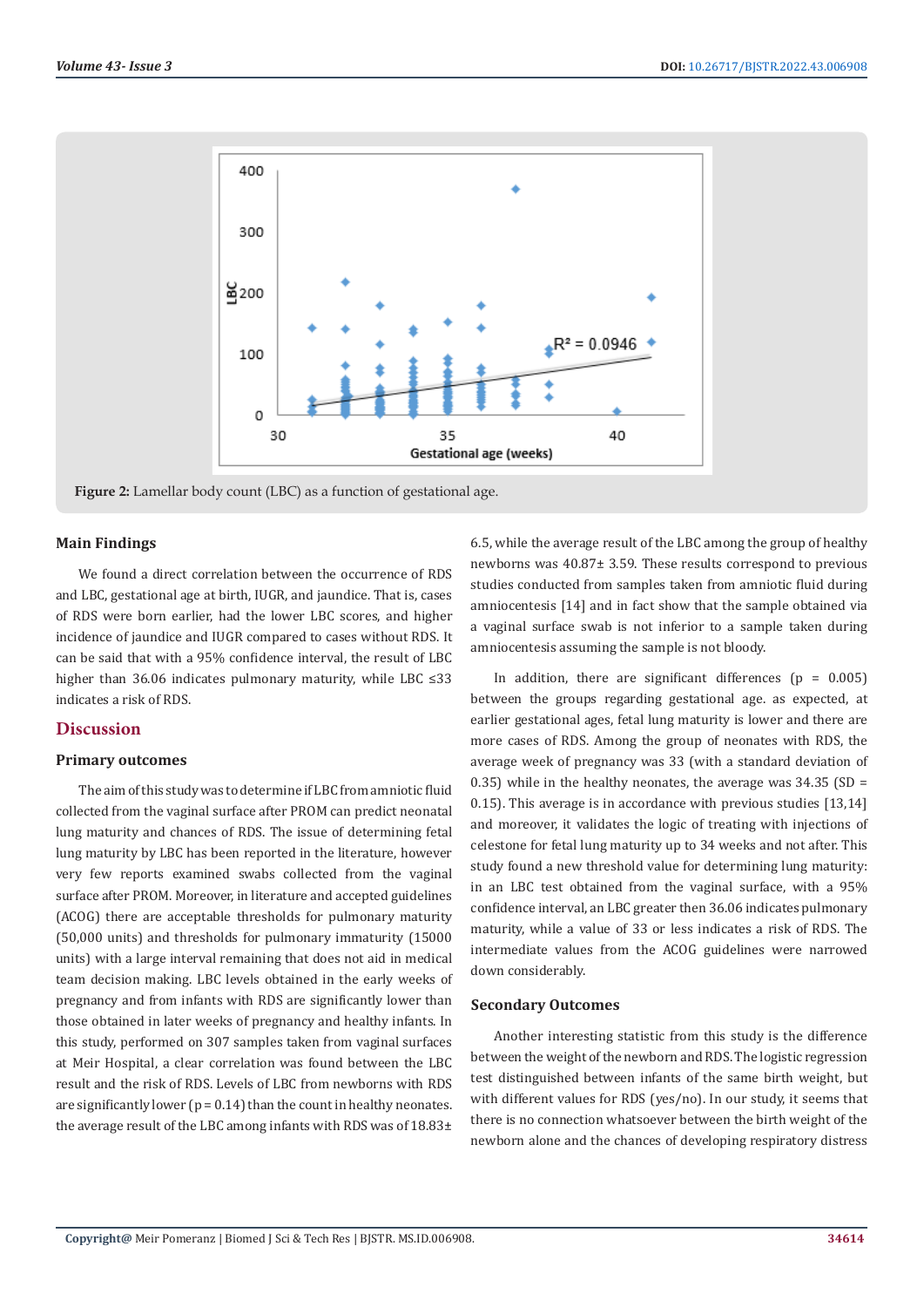syndrome, but there is a definite link between IUGR (newborn weight less than 10% by weight appropriate for gestational age) and RDS. That is, IUGR itself, regardless of the absolute weight of the newborn, appears to be a risk factor for RDS. This finding has been noted in previous studies regarding the effects of IUGR on newborns [15]. It is possible that reduced renal function impairs the normal manufacturing process of surfactant. This issue requires more thorough investigation, and it is not included of our study. Jaundice was also found more often among infants with RDS. This finding also requires more in-depth investigation, because we do not know the causal relationship between these two phenomena. There was no association between maternal age, maternal fever during labor, gender or cesarean delivery and neonatal RDS. It should be noted that as part of our data collection we did not always find the indication for the Caesarean section (whether due to previous Caesarean, fetal lie, maternal distress or other reasons). This issue also requires more careful attention and is not considered in this study.

### **Strengths and Weaknesses**

Strengths of this study are that the LBCs were all performed using the same method, within 24 hours, in the same laboratory and with the same equipment. Thus, the multivariate calibration and material handling were effectively neutralized. However, this study has several weaknesses: the incidence of RDS found in our study was significantly lower than we expected for the calculated sample size  $(p = 0.2)$ . This assumption was based on the proportion of different reports in the literature regarding the incidence of RDS in premature infants (who formed most of the study population) [13]. Looking back this can be attributed to several biases in information:

- **1.** The exclusion criteria were cases of multiple pregnancies, which are characterized by lower gestational ages and lower lung maturity.
- **2.** Cases of quick, premature births were apparently excluded (it is likely that in such cases no vaginal sample was taken due to the rapid delivery). These births did not have time to receive a complete course of celestone, and most cases are characterized by higher incidence of RDS.

Nevertheless, the incidence of RDS in this study (5.2%) is sufficient for investigating the degree of correlation between the LBC and incidents of RDS and for the examination of other variables evaluated in the study. In addition, this is a small, retrospective study, with all the limitations of this method. We have no information about selection of patients who underwent the test and therefore no way to anticipate and neutralize selection bias. our control of confounding variables is incomplete and we relied on reports in the medical records as they were recorded and available to us.

### **Limitations- Potential Biases**

**Selection Bias**: All samples were taken at Meir Hospital, which serves the residents of the Sharon and the surrounding area only. It will be possible to overcome this bias by comparing the data to other hospitals in a different location in future research. Another source of selection bias is maternal characteristics. There is inconclusive evidence that women with gestational diabetes have higher LBC values compared to women with normal pregnancies, even though newborns of diabetic women tend to have more complications, including RDS [7]. We overcame this bias by including gestational diabetes in maternal demographic data and stratifying accordingly.

**Confounding Information**: bloody samples may potentially affect the number of lamellar bodies because platelets may be counted as lamellar bodies by the machine. Therefore, bloody samples were excluded from our study. In addition, it is unknown in the literature whether the presence of meconium in the amniotic fluid may affect c the values of the LBC, so we included these cases in the regression. To account for these biases, we used a multivariate model that was corrected for additional variables such as maternal fever, amnionitis, gestational diabetes, meconium fluid, neonatal fever or diagnosis of neonatal respiratory infection [16-19].

# **Significance**

As noted above, the issue of management of delivery in the case of premature rupture of membranes (PPROM) is debated in the literature. PPROM and conservative management imperils the fetus to vaginal infection on one hand, while on the other hand early active delivery risks complications of prematurity, as noted above. Although there is debate about the necessity of testing fetal lung maturity prior to birth (as some say it is only in one of several systems that need to mature), we believe that the immaturity of the pulmonary system is associated with significant morbidity and mortality and therefore has great significance. We believe that in borderline cases of PPROM in advance pregnancies, as described above, an LBC test from a vaginal swab could help tip the scales as to the timing of delivery. The test is inexpensive, fast, safe, requires no special training, and as we have shown in our study, is reliable and effective in determining the extent of fetal lung maturity. Although most dilemmas regarding delivery are relevant in the later weeks of pregnancy (34-36), and this study examined a much wider range, we believe that it is a starting point for a deeper examination of this issue. Larger, prospective, multicenter randomized studies are required to substantiate this conclusion.